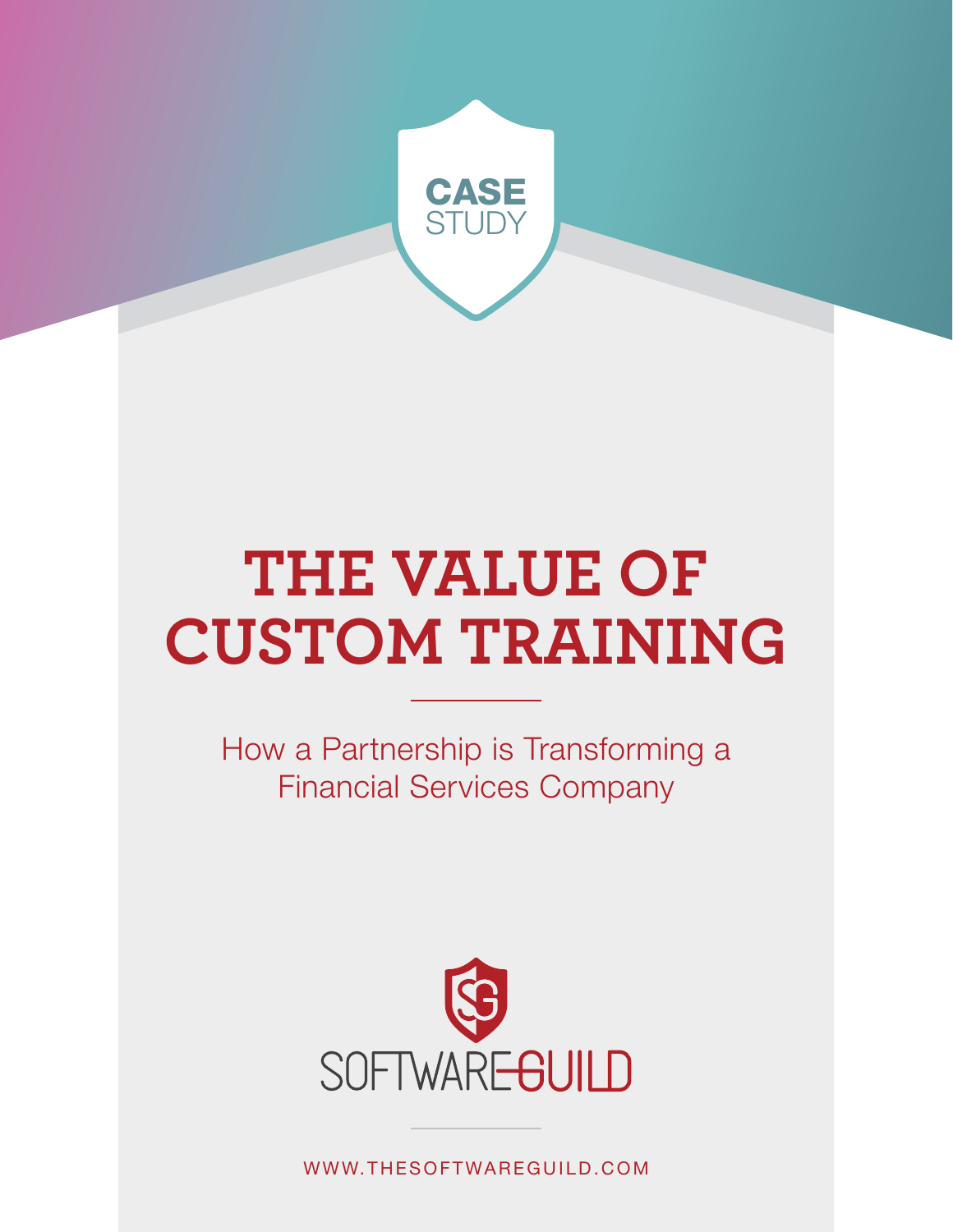### Table of Contents

### Executive Summary

At a Fortune 500 company, software engineers needed Java training to develop advanced applications, but heavy workloads allowed little time for professional development. In addition, coding tools and techniques varied throughout the team, making it tough to deliver in-house training that would uniformly upskill each engineer.

To solve the problem, The Software Guild designed and delivered a staged Java training program. The Software Guild customized curriculum to the skills of individual team members and integrated training sessions into team job flows, avoiding disruption to performance.

The result: The Software Guild uniformly upskilled 17 software engineers, improving their Java coding abilities while boosting collaboration and productivity.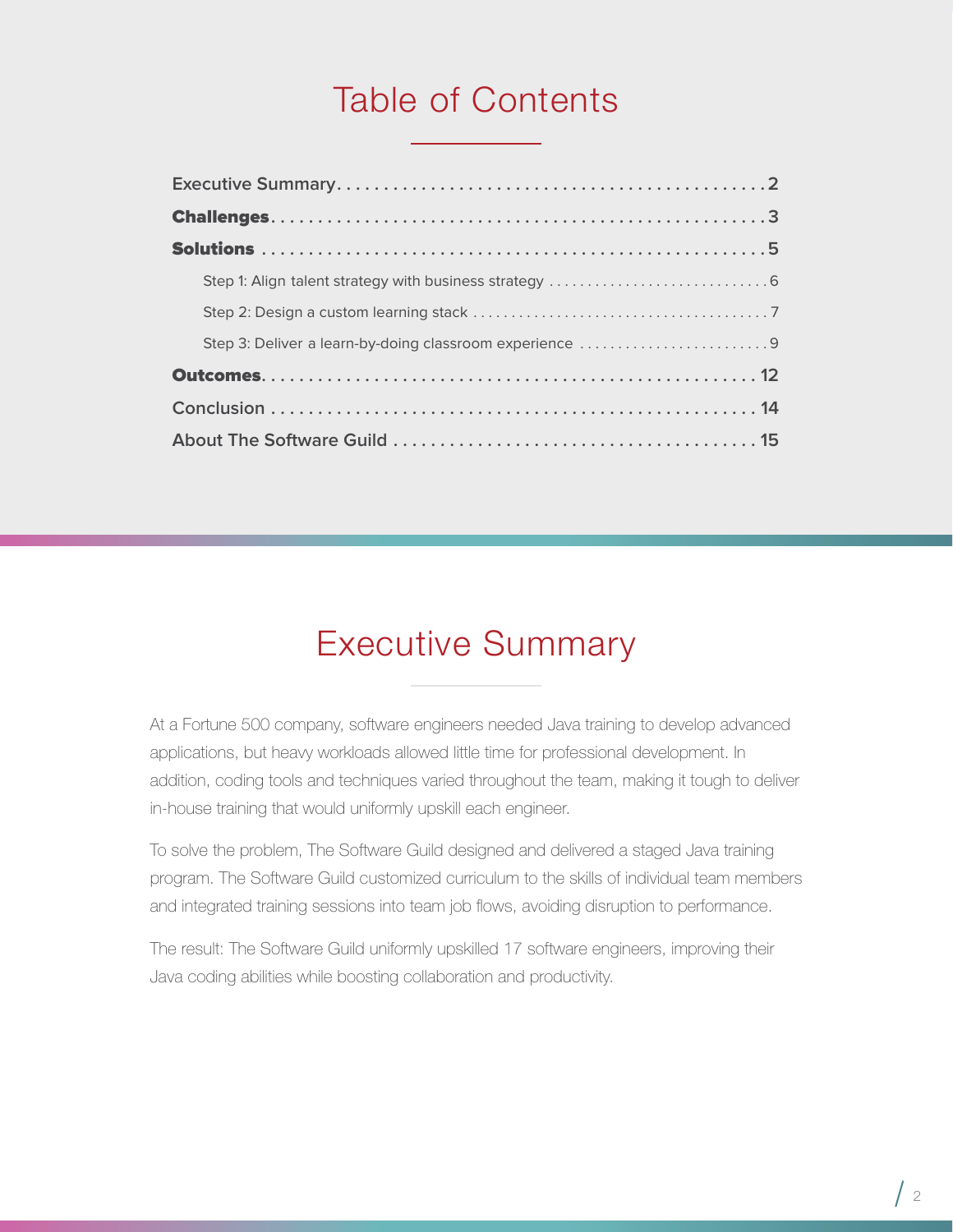# CHALLENGES

<span id="page-2-0"></span>At a Minneapolis-based Fortune 500 financial services company, a satellite group of application engineers works separately from the main IT division. They develop applications in an agile environment, receiving projects from product owners instead of a central IT manager. While this approach fosters collaboration between engineers and product owners, it hinders best practices and uniform coding techniques throughout the group.

"We started to see some inconsistencies between our teams and the way they wrote code in Java and built user interfaces," the IT manager said. "We've also seen some hesitation to use Java or HTML when they may have more familiarity with other technologies like Microsoft Access."

The IT manager began exploring how to upskill the group. During this exercise, he identified three challenges that limited the group's performance:



#### JAVA SKILLS WERE LACKING AND INCONSISTENT

The IT manager recognized that outdated, inconsistent coding techniques caused mounting technical debt for his group. The longer they postponed updating their skills, the greater their development inefficiencies would become. Meanwhile, the need for more innovative applications rapidly grew, further accelerating the obsolescence of skills. To overcome this challenge, the team needed uniform training to update Java coding and establish baseline code for the group.

In addition, the local job market did not include enough candidates who had advanced skills, so the company typically hired engineers who had junior to midlevel skills. To develop a workforce their business goals demanded, the company needed to upskill their existing talent.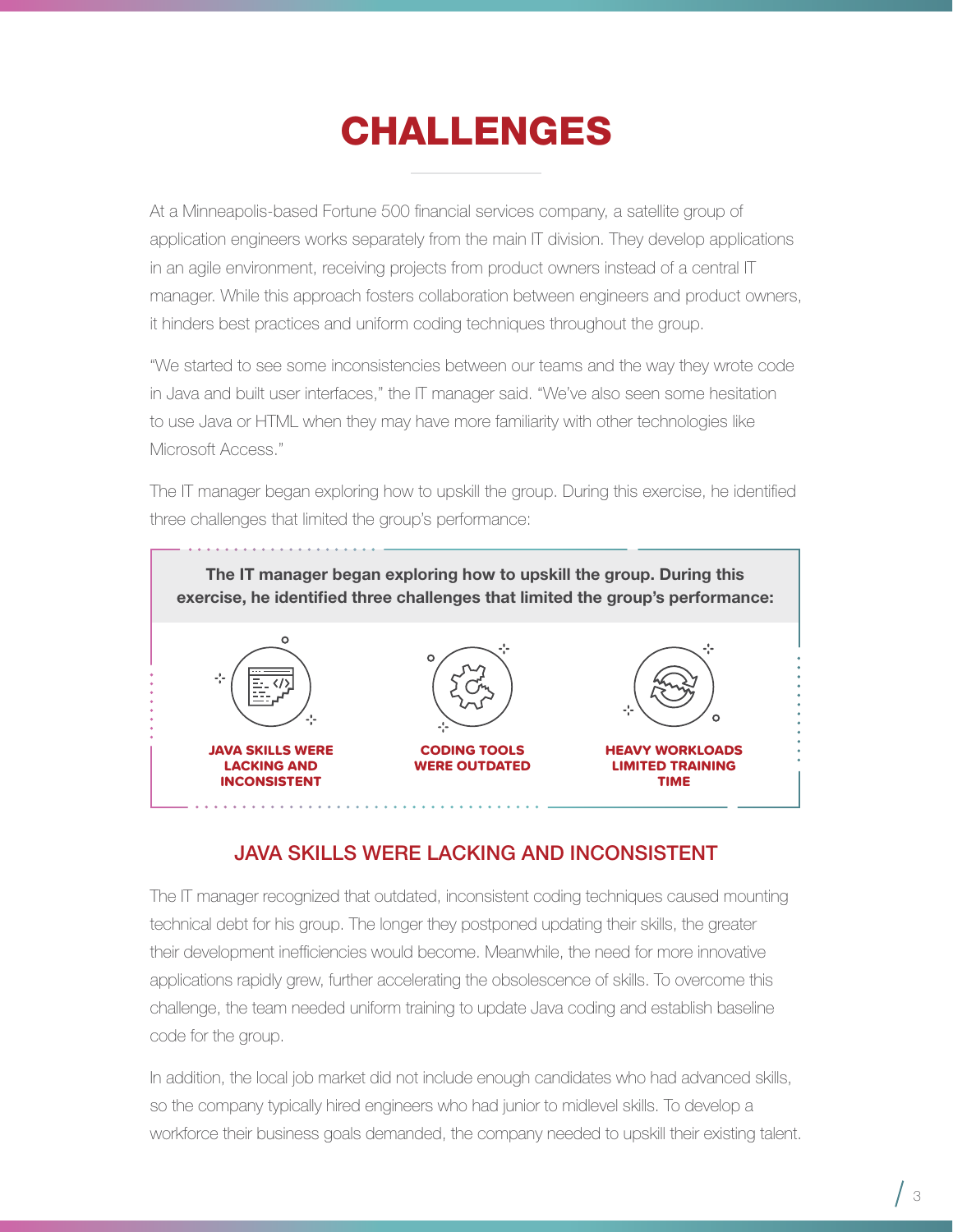#### CODING TOOLS WERE OUTDATED

To expand their coding capabilities, the group needed to adopt new technologies and set best practices for their implementation. The group used dated technologies, such as an internal Maven repository that didn't support open-source projects. This limited collaboration and productivity.

For the group to become more efficient and innovative, they needed guidance to identify system upgrades and structure rollouts that established best practices to maximize team effectiveness.

#### HEAVY WORKLOADS LIMITED TRAINING TIME

Like most technology teams, the IT group had heavy workloads with tight turnaround times for projects. They couldn't take a lengthy break for training, as it would lead to missed deadlines, delayed projects and unhappy customers.

Internal training seemed like a simple way to navigate weighty project demands, but no one in the group had experience crafting and presenting complex curriculum that would be understood and retained by engineers with varying coding proficiencies. "Standing in front of 15 of your peers and instructing a lesson is a very specific skill," the IT manager said — a skill the group lacked.

To solve their challenges, the company needed a training partner who specialized in Java and could upskill the team without impacting daily operations. And the IT manager knew where to find one.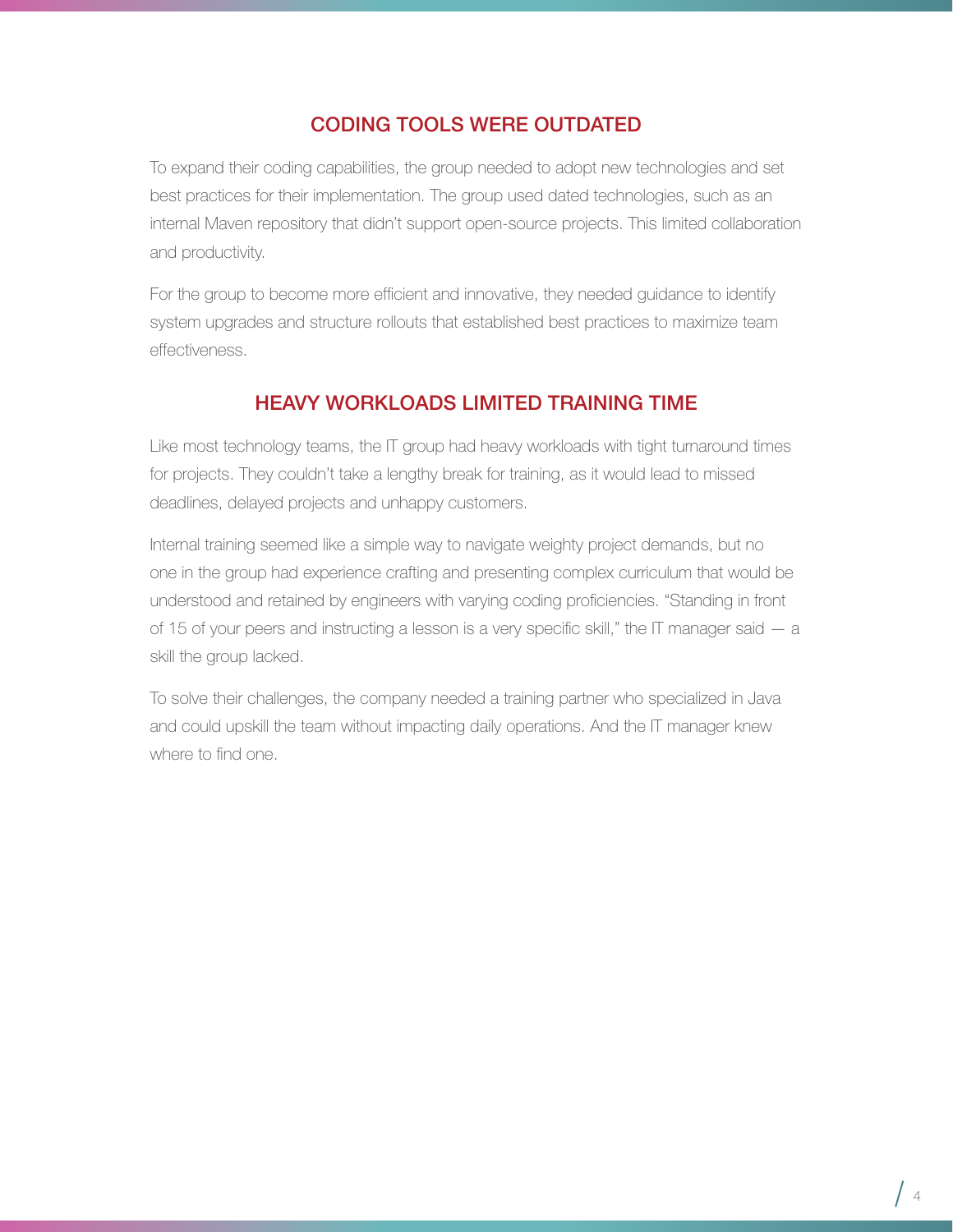## SOLUTIONS

<span id="page-4-0"></span>The IT manager learned about The Software Guild while scouting their graduates for engineering roles. "We've interviewed their students and hired one," the IT manager said. "We've come close to making offers to other graduates, but you've got to be really fast with some of those grads because students at the top of their class are in high demand."

The IT manager contacted The Software Guild to explore their training solutions. A partnership quickly formed, with both sides determined to solve the group's challenges.

"I was amazed at how willing they were to listen to our needs and then customize a curriculum that would work for us," the IT manager said.

"We approached every conversation to get to know the manager, build rapport and understand the projects this team was working on," said Jeremy Walsh, senior vice president of Enterprise Learning Solutions at The Software Guild.

Of course, these were more than conversations. The Software Guild was capturing insights to align the company's business strategy with their talent development strategy. This is the first step in The Software Guild's proven approach to training.

#### *Take our approach for a better workforce*

We've developed a proven training approach to align, design and deliver highquality training for your business. Our three-step approach helps you identify, develop and retain the talent you need to complete.

 $\Omega$  . . . . . . . . . . . . . . . . . .  $\Omega$  . . . . . . . . . . . . . . . . .  $\Omega$  . . . . . . . . . . . .

#### STEP 1

STEP 2

Deliver world-class training

STEP 3

Align talent strategy with business strategy

 $\omega_{\mu\nu}^{\rm H}$ 

Design a custom learning stack

**"I WAS AMAZED AT HOW WILLING THEY WERE TO LISTEN TO** 

**OUR NEEDS AND THEN CUSTOMIZE A CURRICULUM THAT WOULD WORK FOR US."**

*– IT MANAGER*

 $\overline{O}$ 

 $\overline{O}$ 

 $\frac{1}{2}$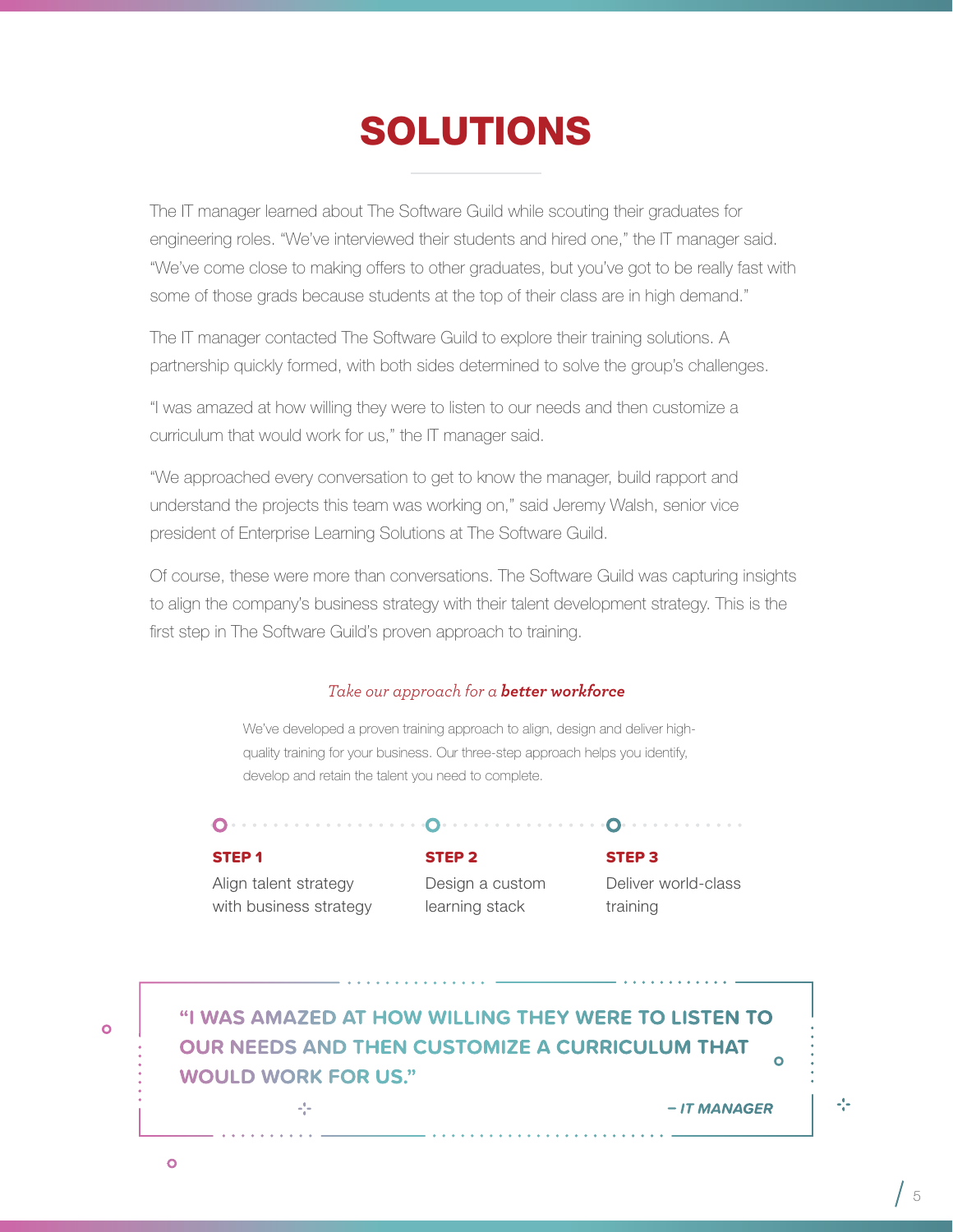<span id="page-5-0"></span>

# Align<br>talent strategy with business strategy

While working with the IT manager, The Software Guild uncovered key challenges to resolve via training. The top challenge was to improve the group's Java competencies. Before they did, The Software Guild needed to identify each employee's precise competencies.

"We conducted a comprehensive skills assessment that revealed they had some areas of need to develop and update their skills within advanced Java concepts," Walsh said.

Based on the company's interest in promoting career development, the skills assessment also collected data about employees' career goals. This helped The Software Guild develop training that focused on employees' interests and fostered better engagement when training began.

#### *Data-focused talent development*

Our skills assessment is like an MRI that spots skills gaps in your workforce. It is a quick, noninvasive tool that provides data insights we need to:

#### MAKE TALENT DECISIONS BASED ON FACTS, NOT GUESSWORK

This helps us design the specific training your workforce needs

#### TAILOR TRAINING THAT'S PRODUCTIVE FOR EACH TRAINEE

We raise the skills of the entire group and make sure no one falls behind

#### BALANCE TECHNICAL SKILLS WITH PERSONALITY TRAITS

We can identify behaviors that individuals need to succeed in a role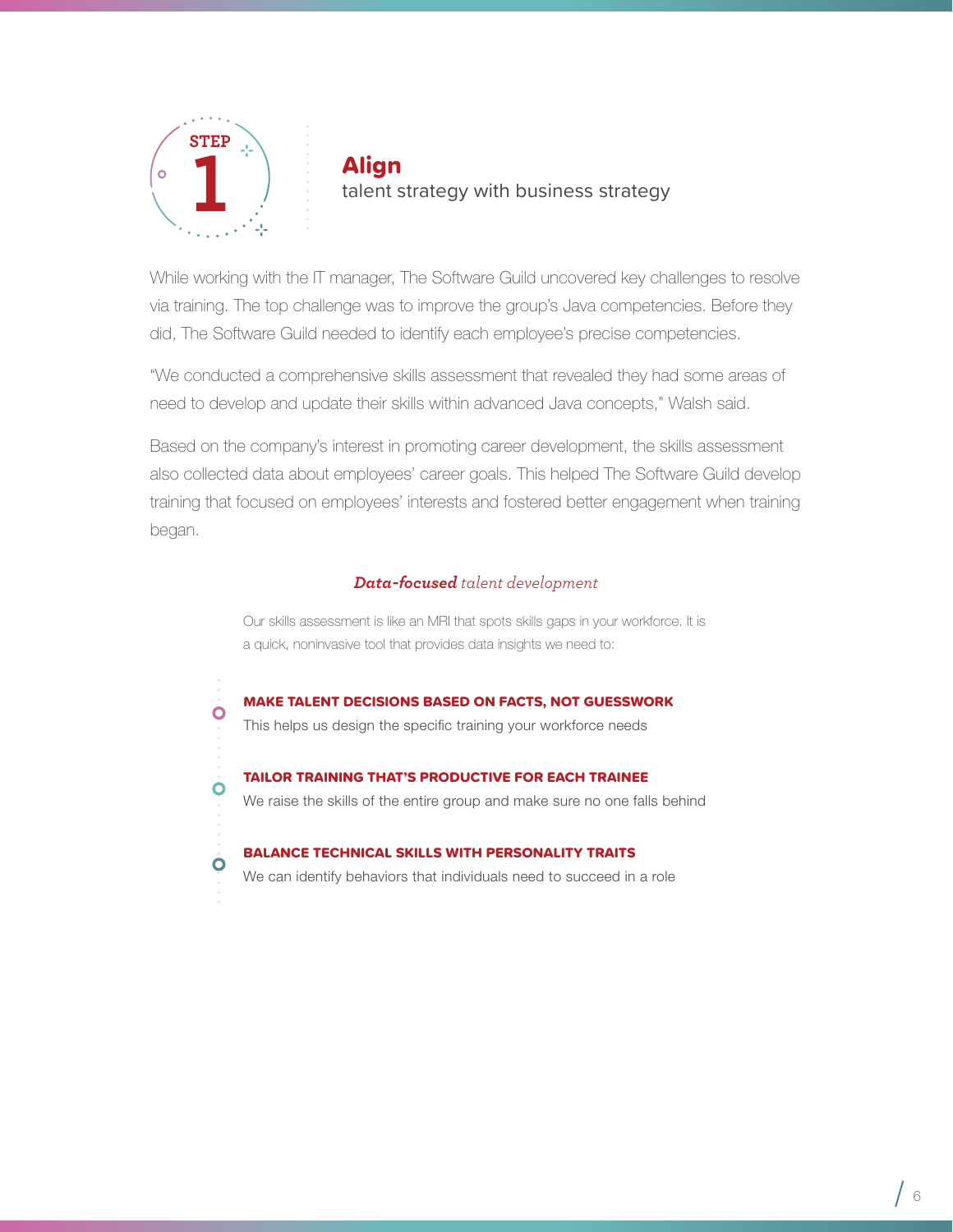<span id="page-6-0"></span>

Design a custom learning stack

After mining insights from the group's skills assessment data, The Software Guild began designing a custom training program. They worked closely with the IT manager to ensure training provided skills that the company's business goals demanded.

For the IT manager, this collaborative approach paved the way for successful training. "I was appreciative that they didn't say, 'Here's what we offer. Take it or leave it,'" the IT manager said. "Instead they said, 'Here's what we can teach. Now, let's figure out how to optimize your employees' learning.' It felt like a partnership."



#### *Upskill each engineer*

Assessment data revealed coding competencies of engineers who The Software Guild would train. "Some were in the junior and midlevel, but our goal was to raise the bar for all of them to get to the next level," Walsh said.

This included standardizing coding techniques that engineers used to improve collaboration. "We wanted to get everybody singing on the same sheet and operating within DevOps best practices," Walsh said.

Based on engineers' varying skill levels, The Software Guild designed a staged approach to training. Training sessions would immerse employees in basic, enhanced and advanced Java concepts, allowing the group's skills to evolve in a uniform training experience. During basic sessions, the group's seasoned engineers could mentor junior developers, keeping everyone engaged as they progressed toward advanced training sessions.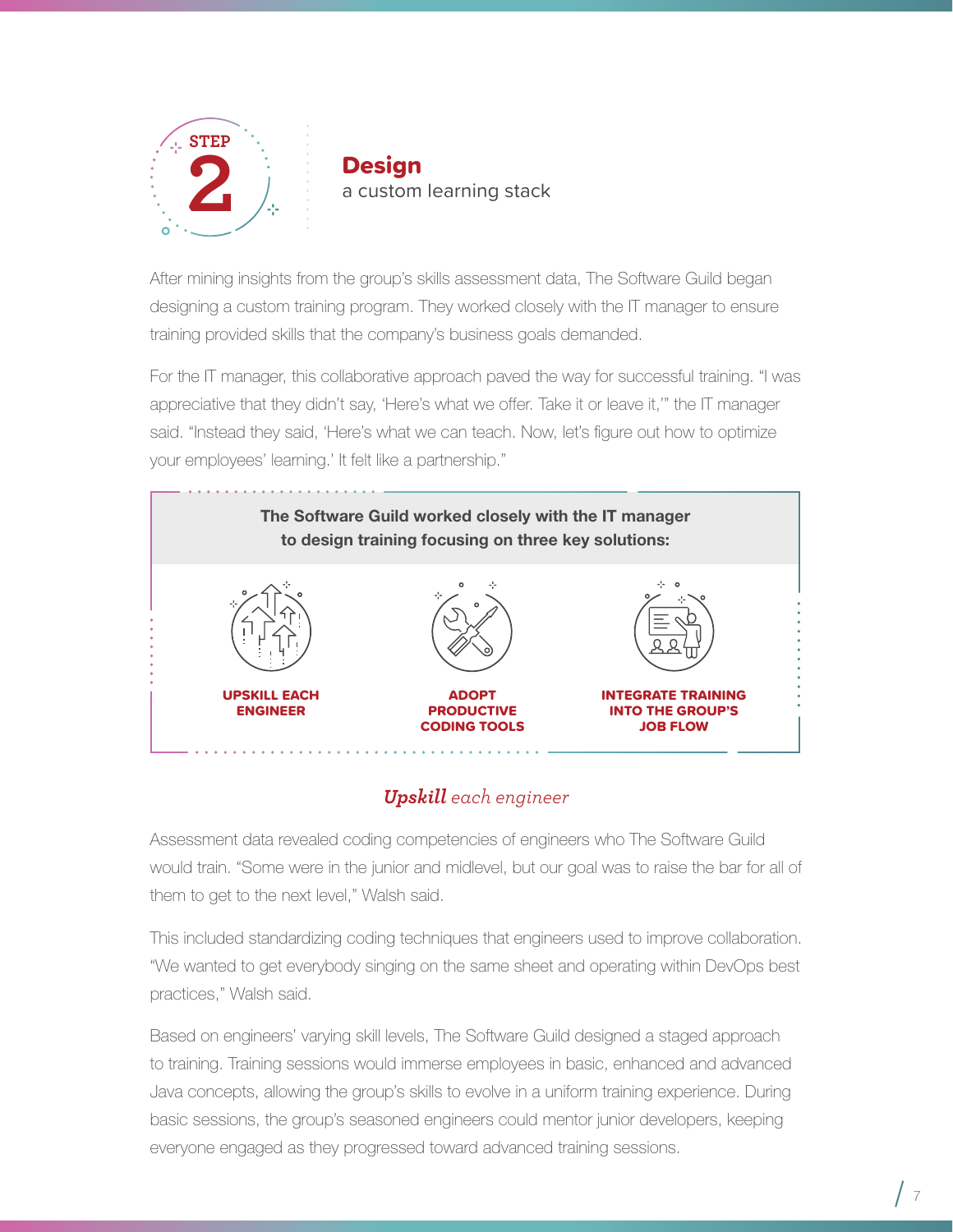#### *Adopt productive coding tools*

Skills assessment data and conversations with employees identified tools the group used. Some tools were outdated, bogging down productivity.

During training, The Software Guild would identify coding tools and systems to boost team efficiencies. Training would explore best practices for implementation of updated tools. Engineers would use the tools to solve challenges relevant to the company, demonstrating how they could help achieve desired business outcomes.

#### *Integrate training into the group's job flow*

Before meeting with The Software Guild, the IT manager was concerned training would interrupt project workflows. "We couldn't send everybody in our division to their threemonth bootcamp," he said. After all, taking a lengthy break for training could lead to missed deadlines, delayed projects and unhappy customers.

Fortunately, The Software Guild specializes in more than bootcamps. They are also experts in custom training that seamlessly integrates into a company's daily operations.

"We didn't want to pull employees off the floor for too long, as that would impact their project work," Walsh said. "At the same time, training had to be robust enough for employees to leam concepts, apply them, and show that they know how to do it."

The Software Guild created a segmented training schedule of four sessions that would take place over several months. Each session would last four days and explore tasks relevant to the group's real-world projects, helping integrate training into engineers' workloads.

"There's a reason we spread out the immersive, hands-on experience for employees over the course of several months," Walsh said. "It was so they could apply it and get their hands dirty, come back and then revisit what they learned, and start looking to the next thing."

 $\bullet$ 

**"WE DIDN'T WANT TO PULL EMPLOYEES OFF THE FLOOR FOR TOO LONG, AS THAT WOULD IMPACT THEIR PROJECT WORK. AT THE SAME TIME, TRAINING HAD TO BE ROBUST ENOUGH FOR EMPLOYEES TO LEARN CONCEPTS, APPLY THEM, AND SHOW THAT THEY KNOW HOW TO DO IT."**

> *– JEREMY WALSH, SENIOR VICE PRESIDENT OF ENTERPRISE LEARNING SOLUTIONS AT THE SOFTWARE GUILD*

45

 $\circ$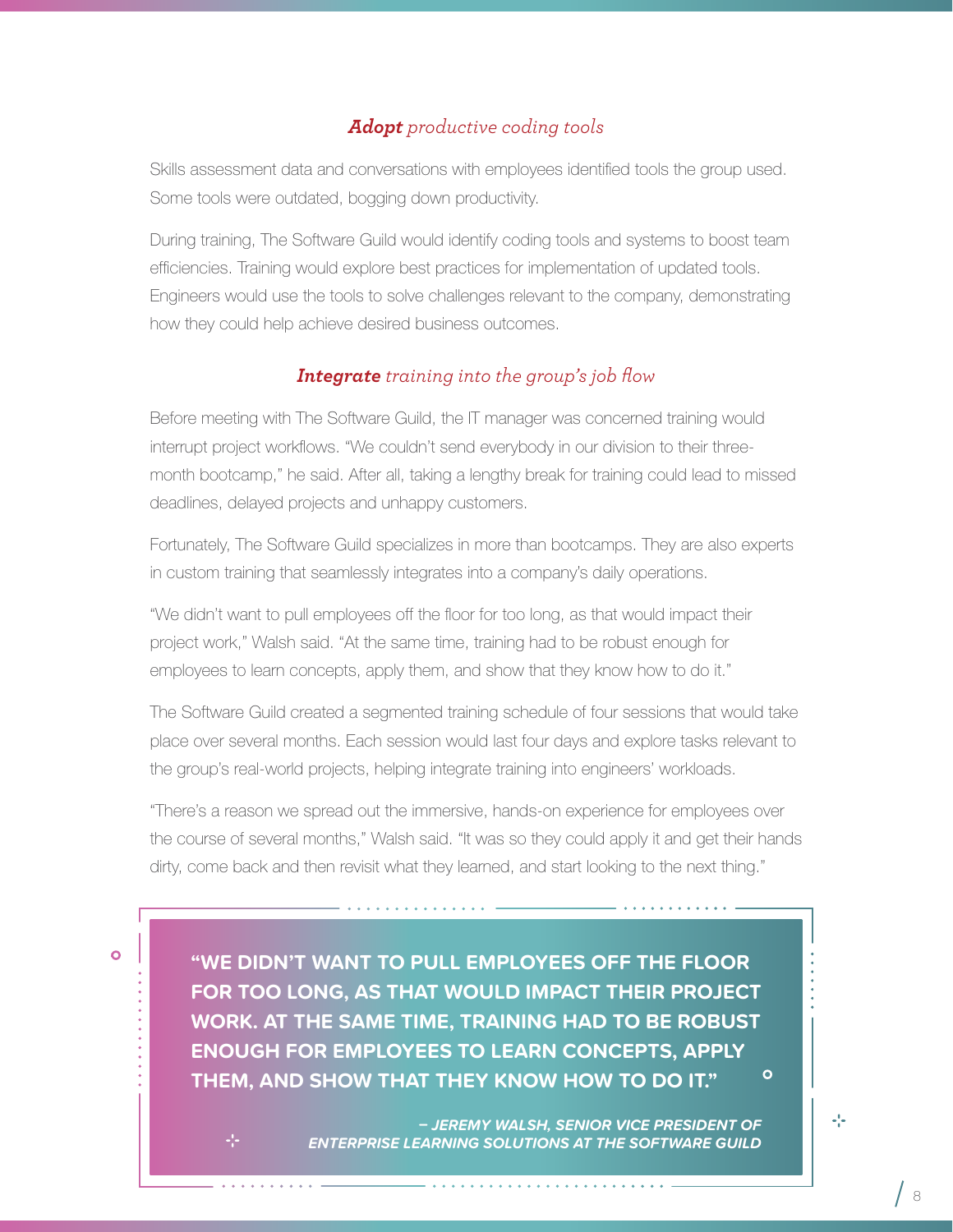<span id="page-8-0"></span>

#### **Deliver** a learn-by-doing classroom experience

For each partner, The Software Guild develops training environments that foster success for the entire group of employees. To accommodate employees' heavy workloads, Corbin March, lead instructor at The Software Guild, configured the classroom for speedy, immersive training. He also made sure training materials and tools were ready for consumption before class began each day.



#### *Development tools*

In the first session, employees received hands-on experience with HTML, CSS and JavaScript. To boost productivity, March introduced employees to Visual Studio Code. On the job, most employees coded using Eclipse and Notepad++. These tools lack the efficiency-enabling features that Visual Studio Code provides.

To help the group adopt Visual Studio Code and other work-enhancing tools, March kept a running list — posted on the classroom wall — of technology enhancements. The IT manager referenced the list to acquire updated tools for the group to improve applications they developed. March said the IT manager's willingness to update tools and eliminate obstacles for the employees was encouraging.

Throughout the session, March and his team immersed employees in training and contextualized complex concepts with hands-on assignments. Employees collaborated to solve problems and write basic functions. By the fourth day, they could manually connect to a back-end data service via JavaScript.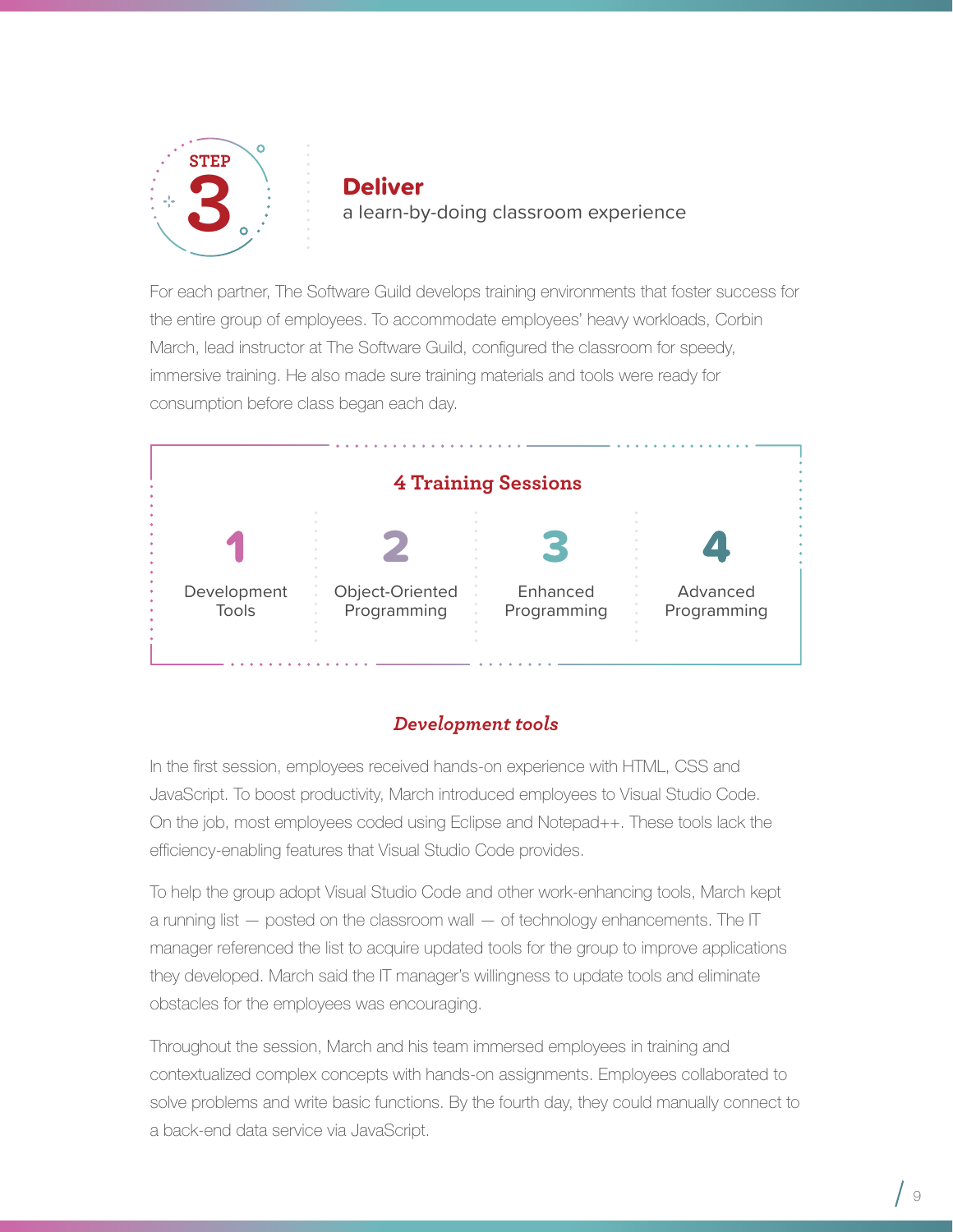March describes it as a light-bulb moment for employees. "They were like, 'Hey, we could connect this to this data service that's already running in our development environment,'" March said.

To March, this shows the power of hands-on training. "That was fun for people just to realize this technology wasn't something they're going to put on a shelf and have a little certificate — this was something they could use that day."

**"THAT WAS FUN FOR PEOPLE JUST TO REALIZE THIS TECHNOLOGY**   $\bullet$ **WASN'T SOMETHING THEY'RE GOING TO PUT ON A SHELF AND HAVE A LITTLE CERTIFICATE — THIS WAS SOMETHING THEY COULD USE THAT DAY."**  $\frac{1}{2} \frac{1}{2} \frac{1}{2}$  .

> *– CORBIN MARCH, LEAD INSTRUCTOR AT THE SOFTWARE GUILD*

45

#### *Object-oriented programming*

The second session introduced object-oriented programming. The complex nature of this content often confuses junior developers. To nurture comprehension, March used skills assessment data to deliver training according to competencies throughout the group.

"They know SQL pretty well, but they're using tools to visualize data," March said. "They're good programmers, but many had limited experience with Java and object-oriented programming."

March optimized the pace of training to ensure each employee retained new concepts. He also balanced instruction and hands-on training to maximize what employees learned in the compressed training schedule. This fostered a rewarding training experience for employees of all skill levels.

#### *Enhanced programming*

In the third session, March delivered training that enhanced employees' coding abilities and introduced Java-aid technologies. Like the second session, March balanced hands-on training and instruction, and set a steady, manageable pace that allowed all employees to keep up.

"This session really focused on structuring applications to have stable frameworks that can be expanded and consumed by many users," he said.

Employees engaged with features in Java 8, including lambdas and streams, and explored how to use dependency injection in the Spring framework. This supported the group's original mission to upgrade the tools and technologies they used.

"It seemed like everybody from junior to senior learned a lot," March said.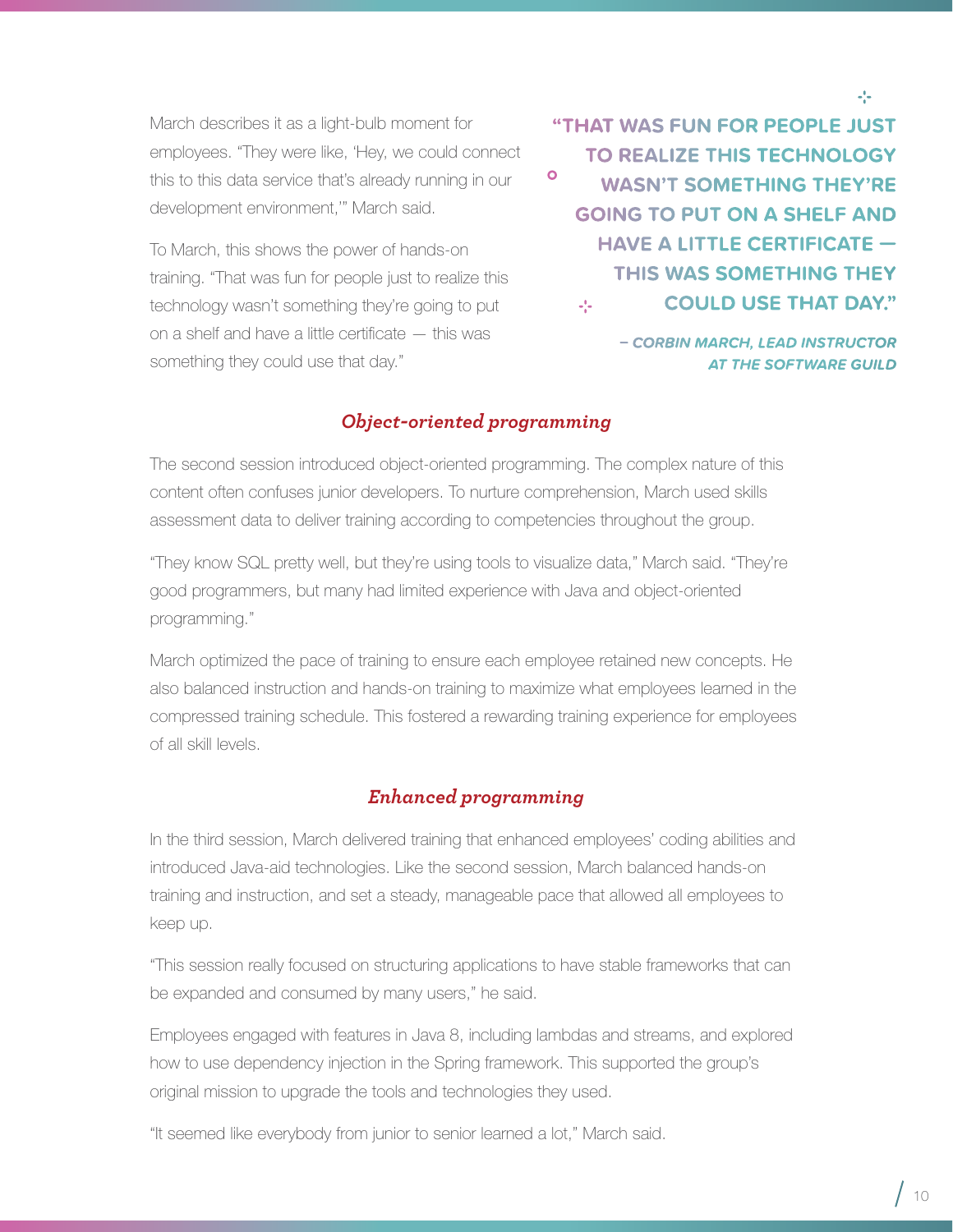#### *Advanced programming*

The Software Guild designed the fourth session to deliver web development, database integration and advanced Java concepts to employees. Before the session, March and the IT manager collaborated to develop large-scale projects that employees could explore. This gave employees ample time to run their projects in advance to verify they worked on many platforms.

"We presented Hibernate and Spring Boot, technologies that were relevant to the work students used on the job," March said. "They were happy we were able to accommodate their training needs down to the technology level."

The Software Guild customized training for the company's Maven repository, where software and data is stored to use as dependencies in other projects.

"The company had an internal version of Maven, and it did not quite work," March said. This presented an opportunity for employees to further develop their problem-solving skills by troubleshooting the repository. It's essential for engineers to possess these skills, as they'll encounter issues when developing applications, he said.

In the end, they were able to get the system running by applying concepts they learned during training.

#### MIDSTREAM TRAINING ENHANCEMENTS

The Software Guild instructors average more than 10 years of industry experience. This provides the expertise to make on-the-fly improvements that maximize training outcomes. For example, during the first training session, many employees expressed interest in pair programming. Based on this feedback, The Software Guild revised curriculum for the second session to provide time to explore that concept.

This flexibility does more than expand what employees learn; it allows them to take ownership of their learning, strengthening engagement. This flexibility demonstrates how effectively The Software Guild instructors deliver training to employees, according to Erin Frazier, director of operations at The Software Guild.

"Our instructor was extremely flexible and ready to customize curriculum for the IT group," Frazier said. "It helped that our partner was quite vocal and empowered his team to speak up and to help make training better."

The company's IT manager agreed. "Our team thinks [The Software Guild] instructor Corbin March is incredibly knowledgeable and easy to learn from, so we've been blessed by that," he said.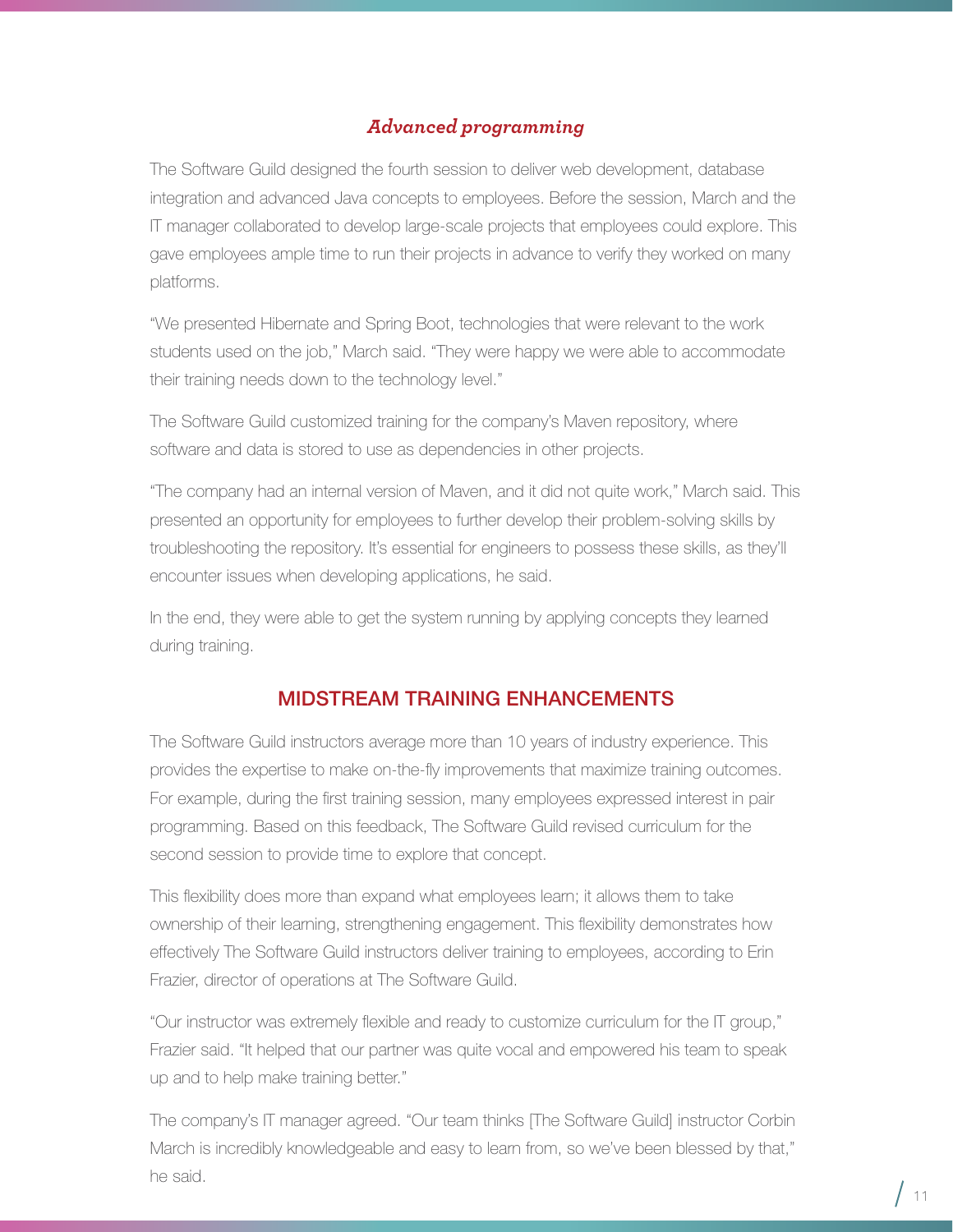# OUTCOMES

<span id="page-11-0"></span>Developers say professional development and access to leading technologies are top priorities when they assess potential employers, according to a 2018 survey by Stack Overflow. This explains why the IT group's morale improved after they received training from The Software Guild — they recognized that their company values their contributions, which instilled loyalty to the company.

"I've gotten feedback from our employees who publicly say, 'I want to thank our management team for investing in us and being willing to help us do what we do better for the sake of our customers,'" the IT manager said.



-1-1 **"I'VE GOTTEN FEEDBACK FROM OUR EMPLOYEES WHO PUBLICLY SAY, 'I WANT TO THANK OUR MANAGEMENT TEAM FOR INVESTING IN US AND BEING WILLING TO HELP US DO WHAT WE DO BETTER FOR THE SAKE OF OUR CUSTOMERS."** 44  $\bullet$ *– IT MANAGER*

#### JAVA SKILLS WERE REFINED AND UNIFORM

Each training session allowed engineers to learn a uniform set of skills, as well as collaborate on solving problems. As they developed skills, engineers began incorporating them into daily operations right away. For example, after working with lambdas during training, they were able to apply their experience to a related project.

"They went back and said, 'Hey, we just learned something new. We really want to incorporate this into the project. Can we have an extension?'" Frazier said. "They got an extension on their deadline, and they incorporated lambdas."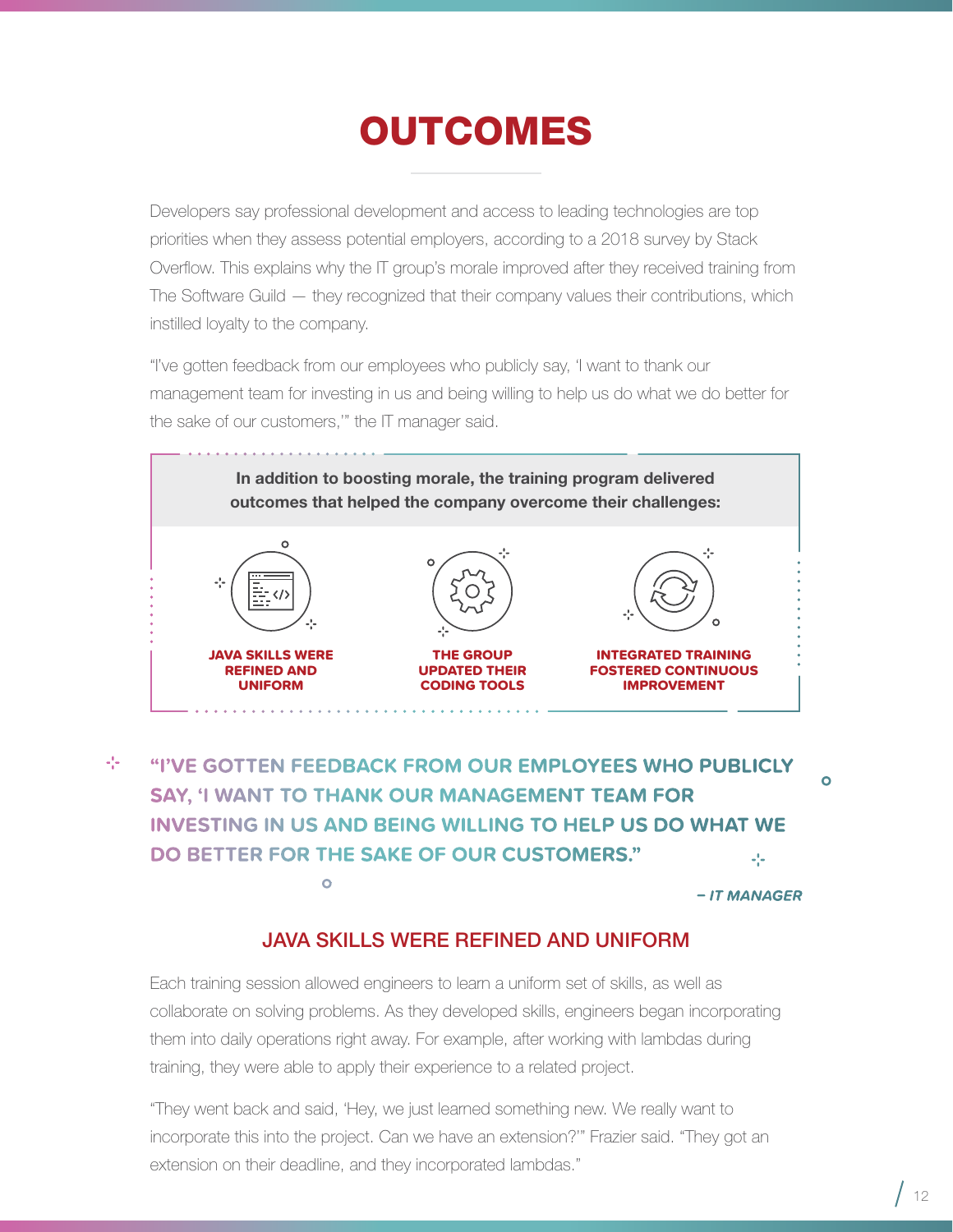This successful application of Java concepts contributed to the team's continuous evolution of skills. As a result, the IT manager has witnessed greater collaboration between teammates.

"What I'm seeing are internal team conversations around our existing applications and what it would look like to make modifications or rewrite them," he said.

#### THE TEAM UPDATED THEIR CODING TOOLS

During each training session, March identified tools to improve productivity. He documented these enhancements for the IT manager to deliver updated tools to the group.

Examples include an updated repository that supports open-source projects, tools that provide effective mockup and testing practices, and the ability to create projects using Spring MVC.

Employees developed growth-focused mindsets by seeing how technology can improve productivity. This change in thinking can transform engineers into change agents who promote innovation throughout the organization.

"We were not only teaching them new things, but we were also creating an internal advocate for these new technologies," Frazier said.

#### INTEGRATED TRAINING FOSTERED CONTINUOUS IMPROVEMENT

By segmenting training over several months, the IT group avoided disrupting daily assignments. Even better, the phased approach empowered engineers to use skills gained in each training session upon returning to work.

This gave the group more confidence in their abilities, helping them take the initiative to identify new projects. For example, after the first session, engineers created a list of applications they could upgrade using newly acquired skills.

"Some of these applications have had a long life, and employees wanted to upgrade them into the 21st century," the IT manager said. "The team had conversations with their product owner and now they've prioritized those updates, which is exactly the kind of behavior we were hoping for."

These self-assigned projects helped engineers refine their skills, further preparing them for the next level of training. Once there, they acquired new skills, creating a loop of continuous improvement that could self-generate after training concluded.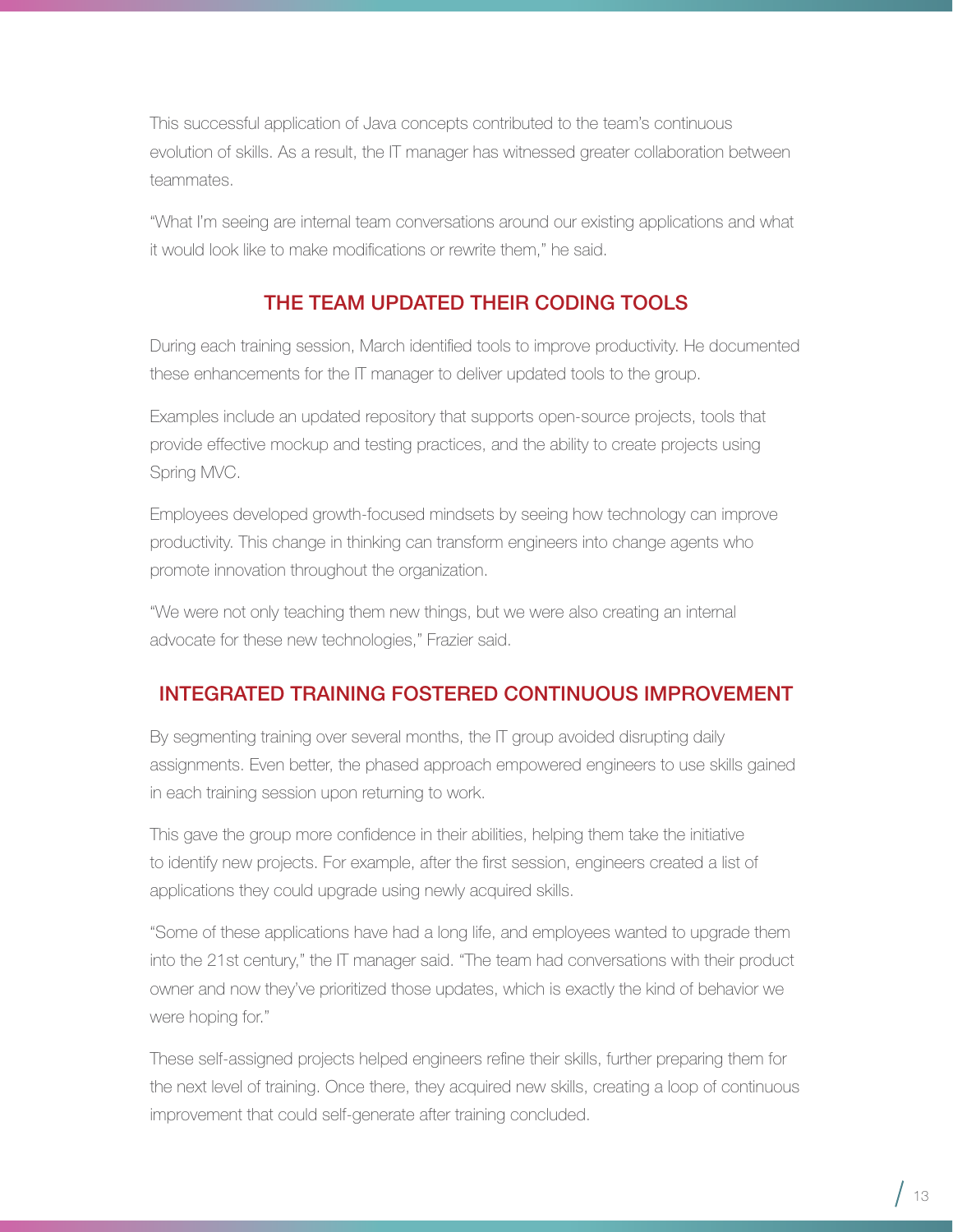### Conclusion

<span id="page-13-0"></span>By partnering with The Software Guild, the financial services company successfully upskilled their satellite IT group. This provided advanced competencies the group needed to build innovative applications that business goals demanded. According to the IT manager, these improvements demonstrate the value of upskilling.

"It was wise for us to sit down as a company, calculate the cost of training, and determine the return on that investment," he said. "If you already measure things like support of software, core management, and cost of technical debt, then it doesn't take long to see there's a positive ROI on the cost of training. When you eliminate your technical debt, the return comes back pretty quickly."

Identifying skills gaps is not unique to the financial services company. In fact, these staffing problems impact most businesses. But the financial services company is special because they took the initiative to find a training partner who could close those gaps.

The IT manager believes other companies will find success like his company experienced with The Software Guild. For companies that are hesitant to upskill their employees, he has a simple message.

"It's never too late to invest in your own employees if you believe they can bring value to customers, particularly in software," he said. "Invest in and train employees in the areas that match the needs of your business partners."

-54

 $\circ$ **"IT'S NEVER TOO LATE TO INVEST IN YOUR OWN EMPLOYEES IF YOU BELIEVE THEY CAN BRING VALUE TO CUSTOMERS, PARTICULARLY IN SOFTWARE. INVEST IN AND TRAIN EMPLOYEES IN THE AREAS THAT MATCH THE NEEDS OF YOUR BUSINESS PARTNERS."**

*– IT MANAGER*

45